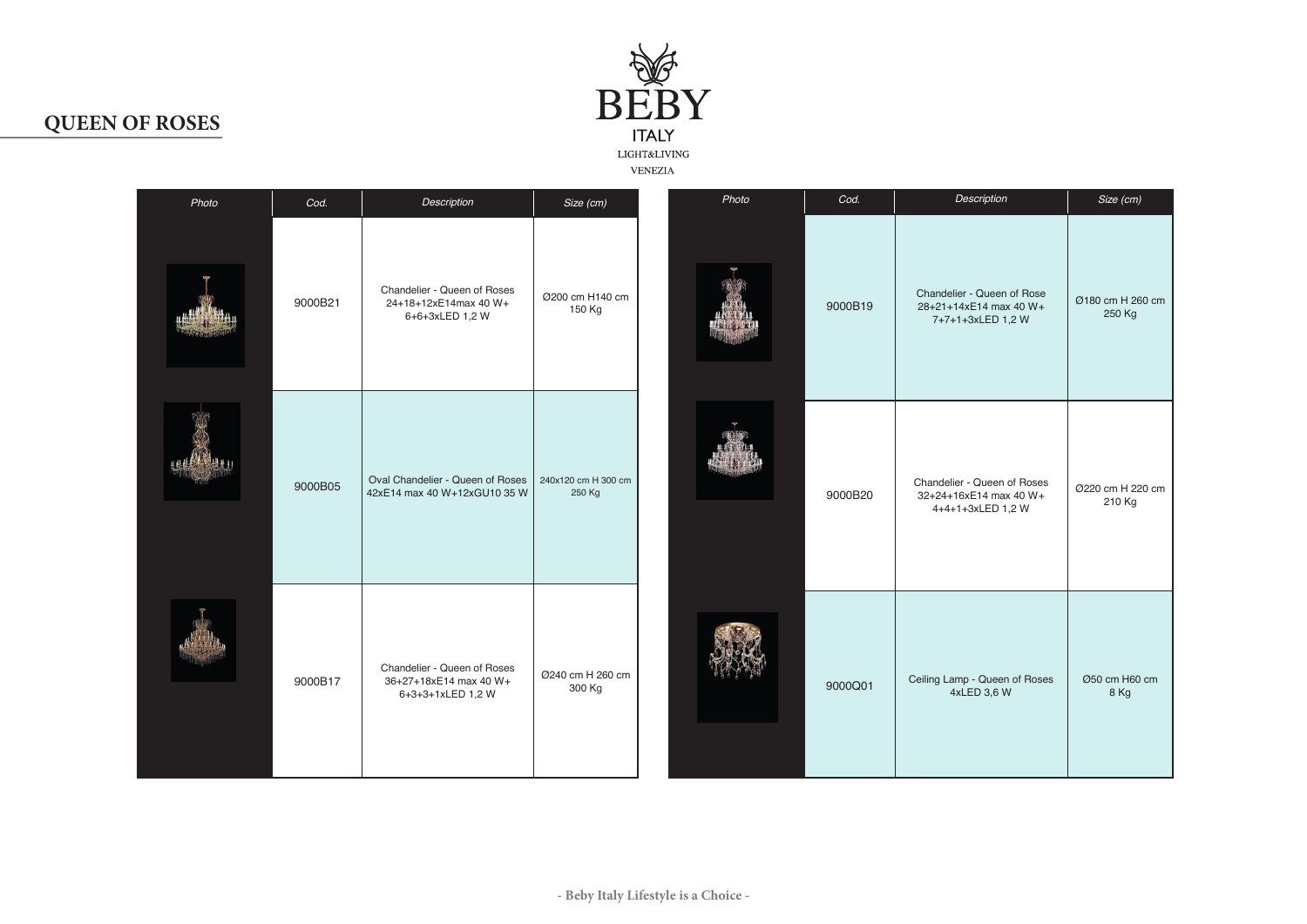

## **QUEEN OF ROSES**

|          |         |                                                                         |                            | VENEZIA |         |                                                              |                            |
|----------|---------|-------------------------------------------------------------------------|----------------------------|---------|---------|--------------------------------------------------------------|----------------------------|
| Photo    | Cod.    | Description                                                             | Size (cm)                  | Photo   | Cod.    | Description                                                  | Size (cm)                  |
| 山寨山<br>麻 | 9000P01 | Floor Lamp - Queen of Roses<br>6xE14 max 40 W + 4+3xLED 1,2 W           | Ø76 cm H 186 cm<br>kg 40   |         | 9000B27 | Chandelier - Queen of Roses<br>30xE14 max 40 W+7xLED 1,2 W   | Ø110 cm H 120 cm<br>130 Kg |
|          | 9000L01 | Table Lamp - Queen of Roses<br>6xE14 max 40 W+7xLED 1,2 W               | Ø56 cm H 98 cm<br>14 Kg    |         | 9000A01 | Wall Lamp - Queen of Roses<br>3xE14 max 40 W + 1+2xLED 1,2 W | 56x38 cm H.70 cm<br>6 Kg   |
|          | 9000B18 | Chandelier - Queen of Roses<br>18+12+6xE14 max 40 W+<br>5+1+1xLED 1,2 W | Ø135 cm H 140 cm<br>130 Kg |         | 9000A02 | Wall Lamp - Queen of Roses<br>1xE14 max 40 W + 1+2xLED 1,2 W | 38x38 cm H 70 cm<br>4 Kg   |